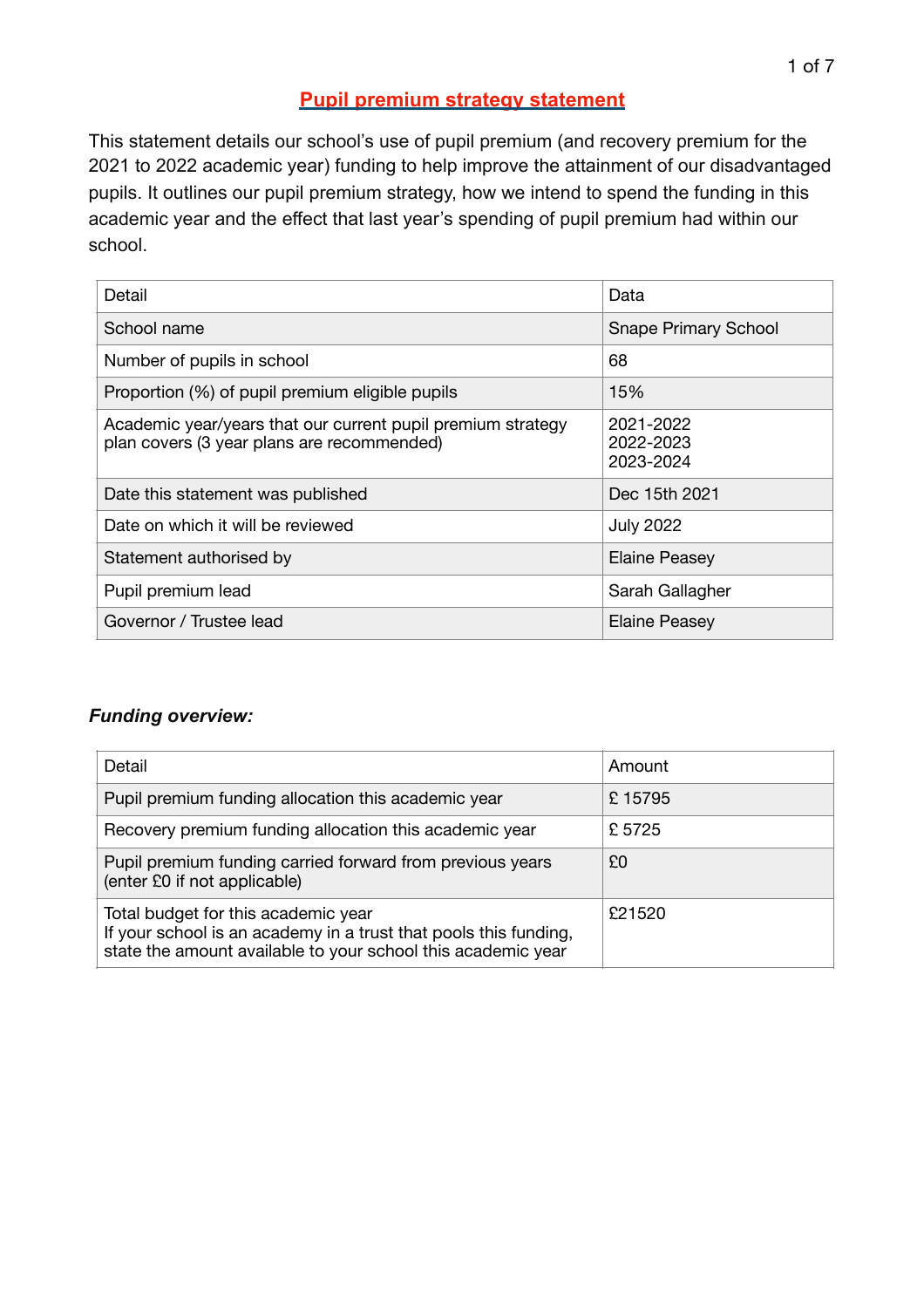## **Part A: Pupil premium strategy plan**

## **Statement of intent**

When making decisions about using Pupil Premium funding it is important to consider the context of our school and the subsequent challenges faced. Research conducted by EEF should is used to support decisions around the usefulness of different strategies and their value for money.

Common barriers to learning for disadvantaged children, can be less support at home, weak language and communication skills, lack of confidence, more frequent behaviour difficulties and attendance and punctuality issues. There may also be complex family situations that prevent children from flourishing.

The challenges are varied and there is no "one size fits all". We consider the needs of individual children at Snape Primary and offer a bespoke package to meet them. We also recognise that these have been many and varied during this challenging year. Our ultimate objectives are:

• To narrow the attainment gap between disadvantaged and non-disadvantaged pupils. For all disadvantaged pupils in school to make or exceed nationally expected progress rates. To support our children's health and wellbeing to enable them to access learning at an appropriate level.

We aim to do this through:

- Ensuring that teaching and learning opportunities meet the needs of all the pupils Ensuring that appropriate provision is made for pupils who belong to vulnerable groups, this includes ensuring that the needs of socially disadvantaged pupils are adequately assessed and addressed
- Recognising that not all pupils who receive free school meals will be socially disadvantaged
- Recognising that not all pupils who are socially disadvantaged are registered or qualify for free school meals. We use our knowledge of pupils and families to identify pupils we consider need extra support and reserve the right to allocate the Pupil Premium funding to support any pupil or groups of pupils the school has legitimately identified as being socially disadvantaged.
- Allocating Pupil Premium finding following a needs analysis, which will identify priority classes, groups or individuals.

Achieving these objectives:

The range of provision the Governors consider making for this group include:

Ensuring all teaching is good or better thus ensuring that the quality of teaching experienced by all children is improved.

Allocating a 'Pupil Premium' / 'Catch Up' - providing small group work focussed on overcoming gaps in learning and running learning skills, self esteem and nurture groups. Ensuring that all teaching assistants are used effectively to support pupil premium children. 1-1 support

Additional teaching and learning opportunities provided for children.

Aiming at accelerating progress, moving children to at least age-related expectations. Targeting able children on Free School Meals to achieve Age Related Expectations Supporting payment for activities, educational visits and experiences. Ensuring children have first-hand experiences to use in their learning in the classroom.

To encourage parents/ carers to apply for free school meals where pride, stigma or changing circumstances may act as a barrier.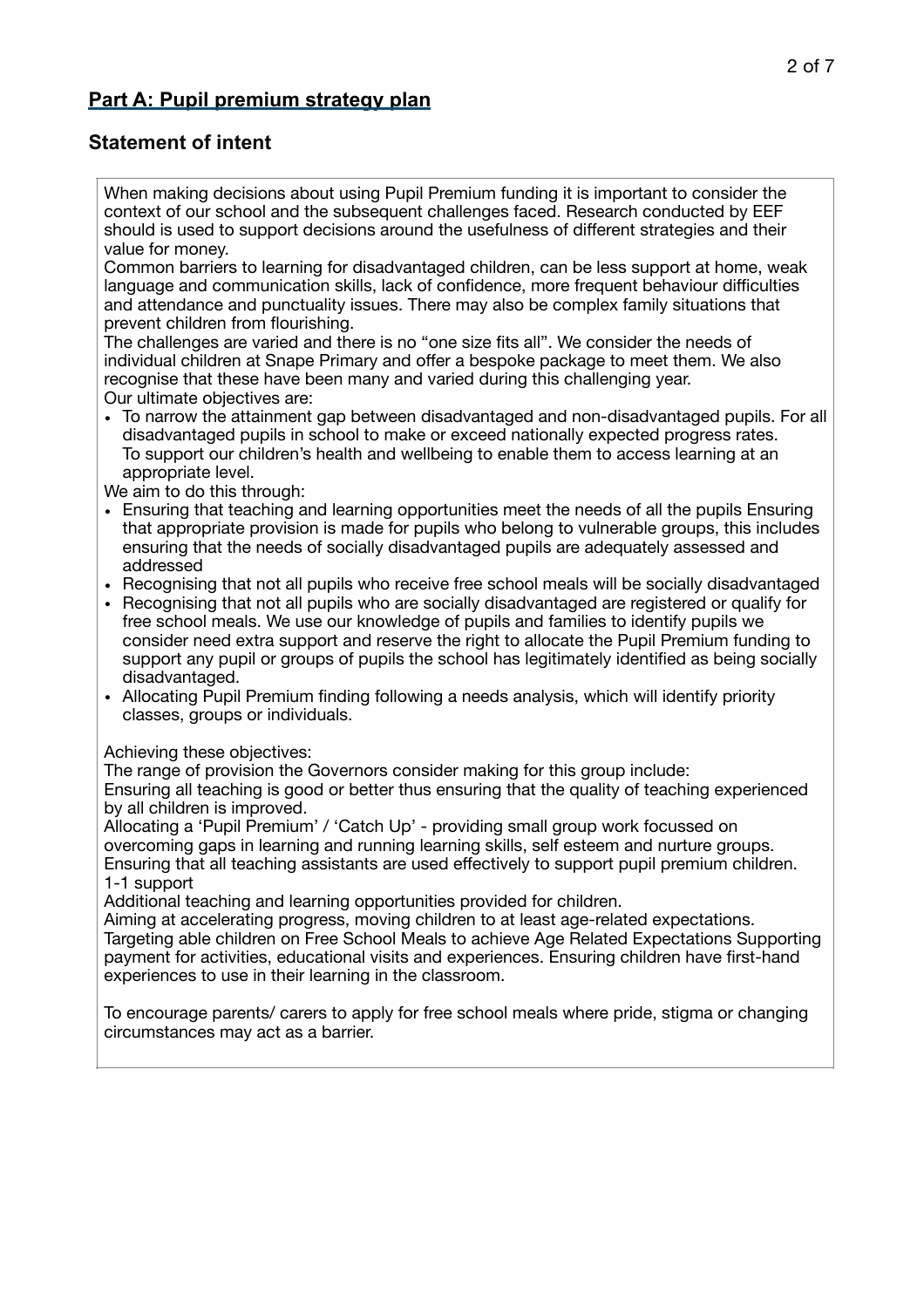## **Challenges This details the key challenges to achievement that we have identified among our disadvantaged pupils.**

| Challenge<br>number | Detail of challenge                                                                                                                                                            |
|---------------------|--------------------------------------------------------------------------------------------------------------------------------------------------------------------------------|
|                     | Impact of school closure due to Covid-19 on pupil wellbeing and emotional<br>support for all pupils, including those eligible for PP.                                          |
| 2                   | Closing attainment gap across Reading, Writing and Maths while ensuring that<br>the broad curriculum is also fully inclusive for all children.                                 |
| 3                   | Missed / forgotten learning due to school closures could affect slower progress<br>rates towards end of key stage expectations / attainment and generally across<br>the school |
| 4                   | Less talk and high level language being used during lockdown - more isolation<br>and children taking part in solitary activities without having conversations.                 |
| 5                   | Possible increases of absence due to potential self-isolation periods during the<br>year and anxiety about health concerns (small no of families previously<br>shielding).     |
| 6                   | Some children have challenges establishing friendships either since lockdown<br>or due to the size of our school with some year groups having gender<br>imbalances.            |

**Intended outcomes** This explains the outcomes we are aiming for by the end of our current strategy plan, and how we will measure whether they have been achieved.

| Intended outcome                                                                                                                                                                        | Success criteria                                                                                                                                                                                                                      |
|-----------------------------------------------------------------------------------------------------------------------------------------------------------------------------------------|---------------------------------------------------------------------------------------------------------------------------------------------------------------------------------------------------------------------------------------|
| Increase of KS1 and 2 attainment in reading,<br>writing and maths- including catch-up<br>provision. Closing gaps agenda for PP pupils.                                                  | Support groups planned, resourced and<br>evaluated effectively to ensure that they have<br>the maximum possible impact. Improve<br>progress from Summer 21 data in PIRA,<br>White Rose, Big Write and Yr 2/6 end of yr<br>assesments. |
| TAs deployed effectively to support catch-up<br>across the school. Training in place to enable<br>effective provision: Numicon catch up training,<br>ELSA supervision and SALT training | TA employed to support disadvantaged<br>children, training in place for TAs on various<br>intervention and Speech and Language<br>programmes when needed.                                                                             |
| More opportunities to read and talk about<br>stories one to one. One to ones and Sp and<br>Language sessions encourage conversation                                                     | Reading for understanding and<br>comprehension progress can be evidenced in<br>PIRA, reading records + daily interactions.                                                                                                            |
| Increased well-being and emotional support<br>for all pupils, including those eligible for PP                                                                                           | Support groups continued for PP children<br>with trained TAs when required. Focus on<br>mindfulness across school and raised<br>awareness of everyone's mental health                                                                 |
| Pupils' achievement in wider curriculum<br>subjects is in line with non PP pupils and<br>cultural capital is developed and sustained.                                                   | Experiences and visits planned for children<br>across the year, wide range of extra-curricular<br>clubs. Pupil voice shows a greater<br>understanding of the world around them,<br>tolerance + respect for all                        |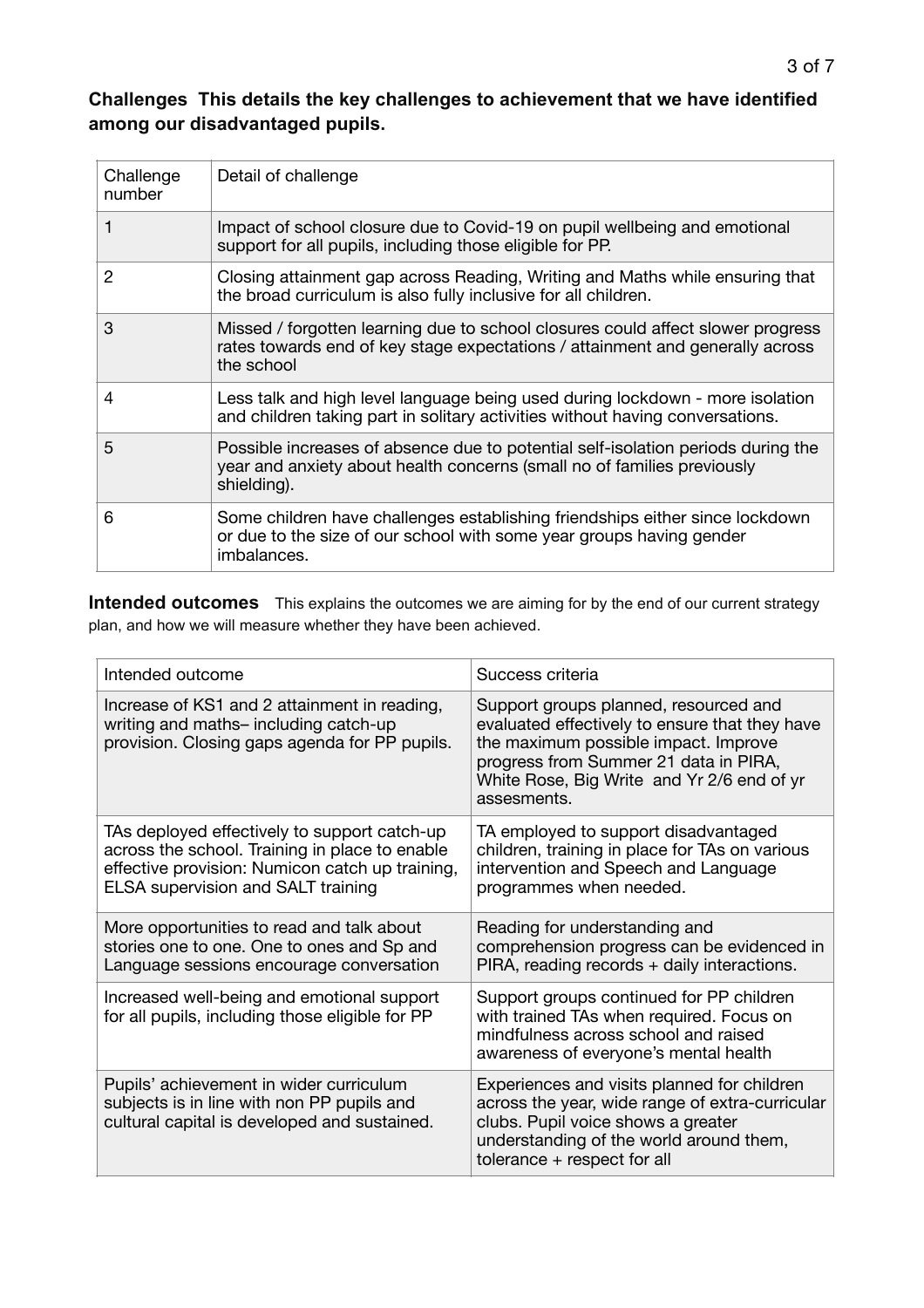## **Activity in this academic year**

This details how we intend to spend our pupil premium (and recovery premium funding) this academic year to address the challenges listed above.

Teaching (for example, CPD, recruitment and retention)

## Budgeted cost: £ 2500

| Activity                                                                                                                                                                                                                                                                                                                                                                       | Evidence that supports this approach                                                                                                                                                                                                                                                                                                                                                                                                                                                                                                                                                                                                                                                                                                                                                   | Challenge number(s)<br>addressed |
|--------------------------------------------------------------------------------------------------------------------------------------------------------------------------------------------------------------------------------------------------------------------------------------------------------------------------------------------------------------------------------|----------------------------------------------------------------------------------------------------------------------------------------------------------------------------------------------------------------------------------------------------------------------------------------------------------------------------------------------------------------------------------------------------------------------------------------------------------------------------------------------------------------------------------------------------------------------------------------------------------------------------------------------------------------------------------------------------------------------------------------------------------------------------------------|----------------------------------|
| Teaching Assistant to<br>deliver interventions,<br>nurture and work with<br>pupil premium children in<br>KS2.<br>£2017                                                                                                                                                                                                                                                         | EEF<br>"As the size of a class or teaching group<br>gets smaller it is suggested that the<br>range of approaches a teacher can<br>employ and the amount of attention each<br>student will receive will increase,<br>improving outcomes for pupils."<br>We have analysed the needs of our PP<br>cohort and have identified a number of<br>children who would benefit from smaller<br>group teaching and interventions this will<br>allow us to increase the amount of<br>attention each child will receive<br>Allocations of HLTA to ensure that each<br>class has more time for Maths. TA<br>delivery of Numicon Catch up 1 to 1.<br>Extra TA support with children in study<br>skills+spelling strategies.<br>Speech and Language 1 to 1s x2 a week.<br>x1 session with SALT per week | 1,2,3,4,5                        |
| <b>Extensive CPD for all</b><br>staff in school - to create<br>highly effective<br>practitioners in all<br>classrooms. Planned<br>approach to CPD using<br>staff meetings+regular<br>feedback from courses.<br>Time given to share good<br>practice.<br>Numicon training for a<br>year £99<br><b>SALT</b> training<br>ELSA supervision £150<br><b>Trauma Informed Training</b> | EEF guide to pupil premium – tiered<br>approach – teaching is the top priority,<br>including CPD.<br>"Good teaching is the most important<br>lever schools have to improve outcomes<br>for disadvantaged pupils. Using the Pupil<br>Premium to improve teaching quality<br>benefits all students and has a<br>particularly positive effect on children<br>eligible for the Pupil Premium."<br>We have looked at the capacity of staff<br>within the school and recognise that we<br>need high quality CPD throughout all<br>areas of teaching and learning. A full<br>planned package is in place which<br>includes support for delivering wellbeing<br>eg supervision with the Mental Health<br>Nursing Team.                                                                         | 1,2,3                            |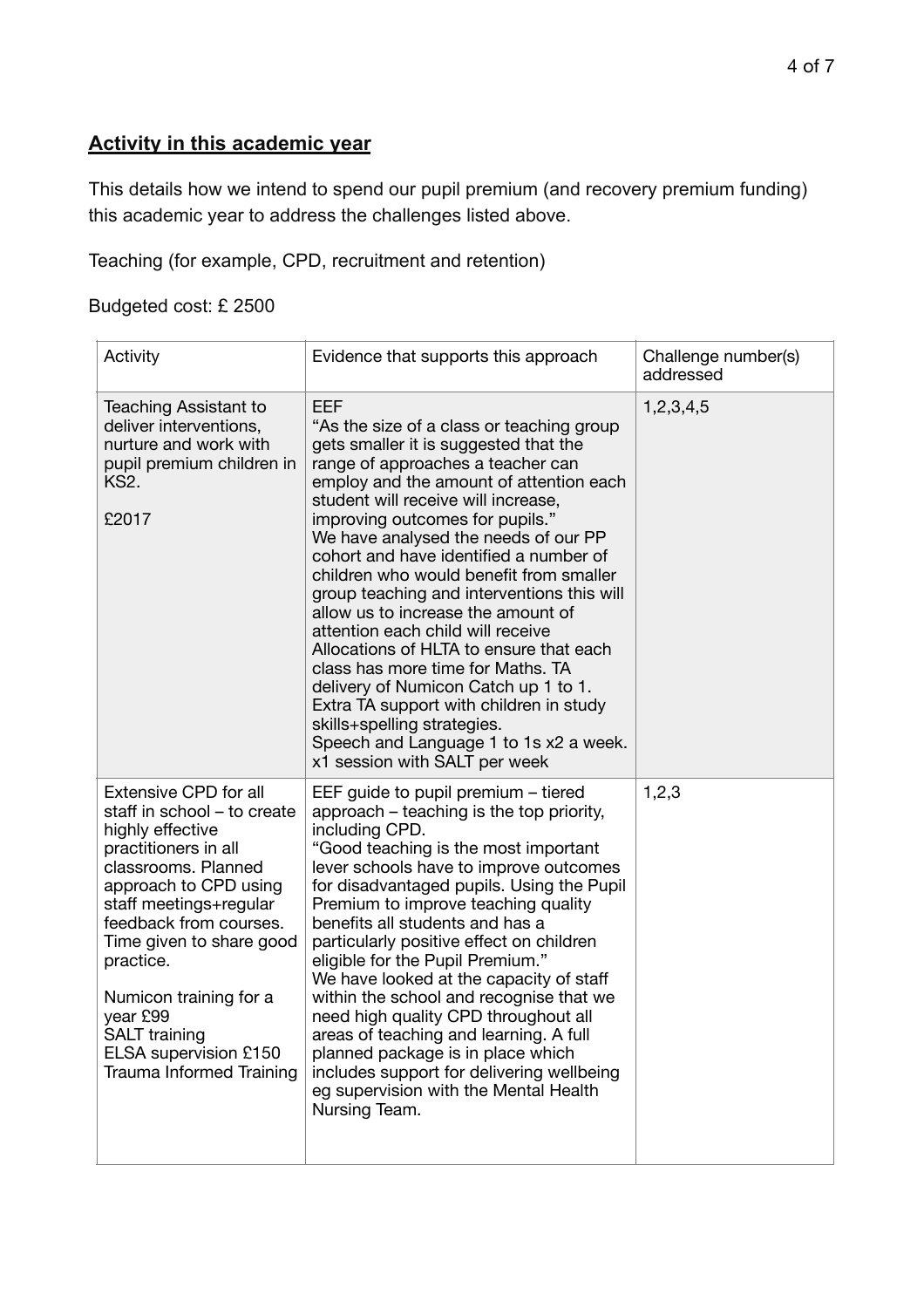#### $5$  of 7

## **Targeted academic support (for example, tutoring, one-to-one support structured interventions)**

## Budgeted cost: £ 10 000

| Activity                                                                                                                                                                                                      | Evidence that supports this approach                                                                                                                                                                                                                                                                                                                                                                                                                                                                                                                                                                                                                                                                                                                                                                                                                                                               | Challenge number(s)<br>addressed |
|---------------------------------------------------------------------------------------------------------------------------------------------------------------------------------------------------------------|----------------------------------------------------------------------------------------------------------------------------------------------------------------------------------------------------------------------------------------------------------------------------------------------------------------------------------------------------------------------------------------------------------------------------------------------------------------------------------------------------------------------------------------------------------------------------------------------------------------------------------------------------------------------------------------------------------------------------------------------------------------------------------------------------------------------------------------------------------------------------------------------------|----------------------------------|
| Teachers to work with PP<br>children on interventions<br>KS1 and 2 targeted<br>Maths and language<br>support – resources<br>funding from Autumn<br>term recovery fund.<br>SALT: $£4000 + TAs$ and<br>Teachers | EEF $(+4)$<br>"Small group tuition is defined as one<br>teacher or professional educator working<br>with two to five pupils together in a<br>group. This arrangement enables the<br>teacher or TA to focus exclusively on a<br>small number of learners, usually in a<br>separate classroom or working area.<br>Intensive tuition in small groups is often<br>provided to support lower attaining<br>learners or those who are falling behind,<br>but it can also be used as a more general<br>strategy to ensure effective progress, or<br>to teach challenging topics or skills."<br>Accelerated progress for children in<br>receipt of interventions and other<br>targeted support. Having analysed our<br>cohorts we have identified groups of<br>children that need support to address<br>gaps.<br>Teachers and TAs will be working with<br>intervention groups.<br>SALT working with 1 to 1s | 1,2,3,4,6                        |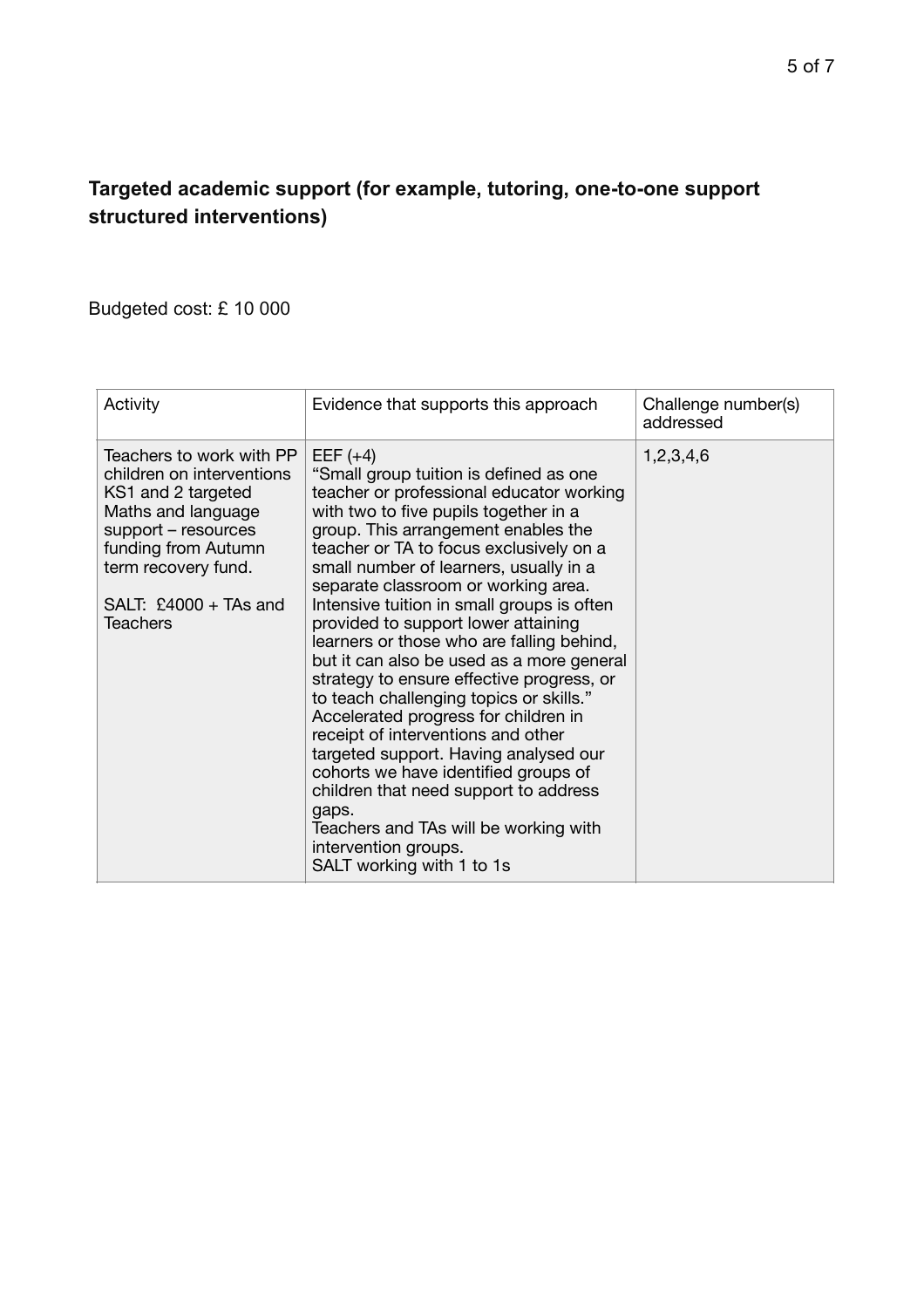# **Wider strategies (for example, related to attendance, behaviour, wellbeing)**

Budgeted cost: £ 7000

| Activity                                                                                                                                                      | Evidence that supports this approach                                                                                                                                                                                                                                                                                                                                                                                                                                                                                                                                                                                                      | Challenge number(s)<br>addressed |
|---------------------------------------------------------------------------------------------------------------------------------------------------------------|-------------------------------------------------------------------------------------------------------------------------------------------------------------------------------------------------------------------------------------------------------------------------------------------------------------------------------------------------------------------------------------------------------------------------------------------------------------------------------------------------------------------------------------------------------------------------------------------------------------------------------------------|----------------------------------|
| Improved social and<br>emotional wellbeing for<br>PP children and other<br>vulnerable pupils.<br>£3200                                                        | ELSA groups and 1 to 1s once a week.<br>Regular liaising with class teachers to<br>ensure no child missed.<br>Well being 'catch ups' offered with<br>member of staff known/most familiar with<br>that child.<br>Forest Schools once a week-confidence<br>building+green well being                                                                                                                                                                                                                                                                                                                                                        | 1, 7, 9                          |
| Subsidised visits/<br>visitors, experiences and<br>extra curricular activities<br>for PP children. (Where<br>possible following<br>Covid-19 guidance)<br>£600 | PP pupils do not have access to as many<br>activities which promote cultural capital.<br>If visits and extracurricular activities are<br>able to go ahead financial support can be<br>provided to ensure children in receipt of<br>PP are able to take part.<br>Areas where PP pupils are supported:<br>Transport to swimming lessons<br>Residential visits where financial support<br>may be offered to cover some costs.<br>Visits out of school – fully supported<br>Visitors in to school - fully supported<br>Premier After School Club costs<br>Before and After school Club costs.<br>Incidentals for kit for residential/clothing | 2,6                              |
| Staffing levels ensure<br>plenty of opportunities to<br>talk to children in small<br>groups+1 to 1 to<br>reassure+enhance well<br>being.<br>£3,200            | PP children settle into school life quickly<br>and engage with their learning as a result<br>of feeling valued and included.<br>Attendance rates are good for PP pupils.<br>Parents report that their children settle<br>quickly and have a sense of belonging<br>and want to engage in school.                                                                                                                                                                                                                                                                                                                                           | 2, 6                             |